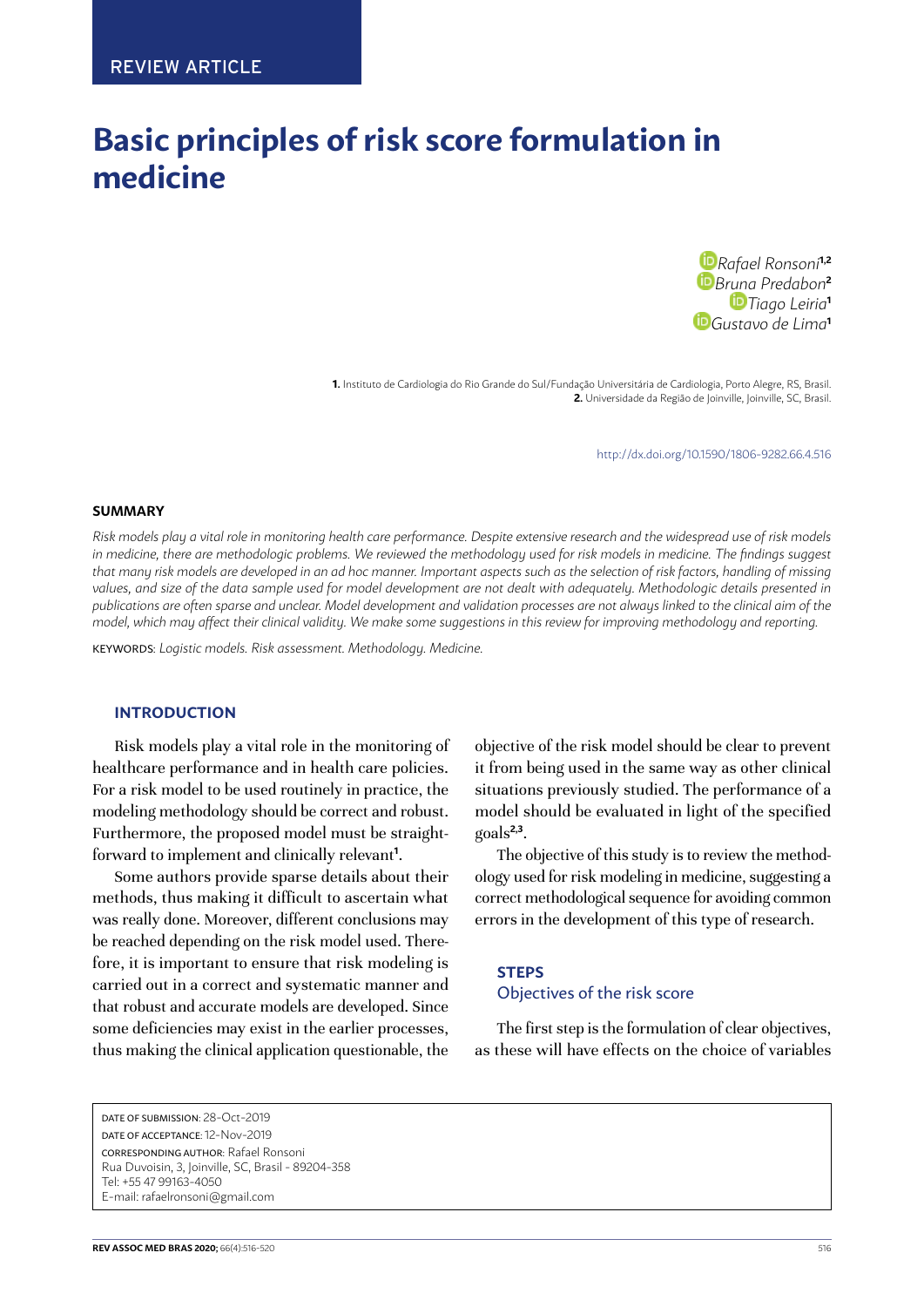to be studied and be directly involved in the clinical application of the model**<sup>4</sup>** . (figure 1 and 2)

## Choice of variables to be studied

The choice of variables usually follows a hierarchical model based on biological plausibility and external information (ie., literature) regarding the strength of the associations (along with the occurrences) related to the study outcome; associations are of fundamental importance**3,5**. The choices of the variables are in accordance with the clinical objectives specified for the model in question. Likewise, they demonstrate a balance between the complexity required and what can be collected in clinical practice. Highly complex risk models can satisfy the most diverse clinical objectives, but may be impractical and even despised in clinical practice**<sup>4</sup>** . Parsonnet et al.**<sup>6</sup>** suggests testing the evaluated variables that have a prevalence greater than 2% in the sample to avoid possible bias.

In choosing the variables, we tried to minimize bias in this detailed situation. The value of the regression coefficient was calculated (see below) to be as accurate as the average effect of X, but the result would be misleading if X has different effects in different zones. The implication may be particularly misleading if the average value of X does not occur in any of the zones. For example, the impact of left ventricular ejection fraction on mortality is not linear: A decrease of 10%, from 30% to 20%, carries greater risk than a decrease from 50% to 40%**<sup>7</sup>** .

An important detail at the end of the score is that all the risk factors surveyed were generated in the final model are presented**<sup>4</sup>** .

#### **FIGURE 1Risk Model** Part I: Development of the model  $\overline{1}$ Select Define the clinical Select appropriate objectives of the mode appropriate statistical sample size **nethodology** Biological Literary Review plausibility Define the risk factors associated vith the object

# Definition of derivation cohort or development group and their size

The first analysis usually occurs with a specific sample of patients. This is called a derivation cohort or developmental group, which is basically the primary objective in the development of the prediction score**<sup>3</sup>** .

The number of events per variable analyzed by logistic regression should be greater than or equal to 10, minimizing possible statistical errors**<sup>8</sup>** . In general, the results of models with less than 10 outcome events per independent variable are thought to have questionable accuracy, and the usual tests of statistical significance may be invalid. Large confidence intervals associated with individual risk estimates may indicate an over-fitted model under these circumstances**<sup>7</sup>** .

# Application of logistic regression analysis and preliminary score

After the variables in the sample were studied, multiple logistic regression was applied. The predictor score was then calculated. This was derived by utilizing the variables that are true and independent factors, generally in keeping with the score of all the variables with a level of significance of p <0.05**3-5**. Generally, the variable selection strategy employed by the score developers to produce their final score used variable selection methods such as backward elimination, forward selection, and stepwise approaches**<sup>9</sup>** .

Typically, a risk score produces coefficients for each risk factor in the final score representing their weights in predicting studied outcome. If not chosen this way, there are methods available to translate coefficients into integer scores with minimal loss of precision**<sup>10</sup>**. One of the more commonly used forms is a risk-weighted score based on the magnitude of the coefficients b of the logistic equation. When they were transformed (exp [b]) into odds ratios (odds ratios), the values were rounded to make up the initial predictor score**<sup>11</sup>**.

#### Score Predictor calibration test

Ideally, the prediction score should be subjected to calibration and discrimination tests. Calibration evaluates the accuracy to predict risk in a group of patients. More succinctly, if the score proposes that the clinical event in 1,000 patients would be 5% and the observed clinical event is 5% or close to that value, it would be prudent to conclude that the model is well-calibrated. The strength of the calibration can be assessed by testing the quality of the fit using the Hosmer-Lemeshow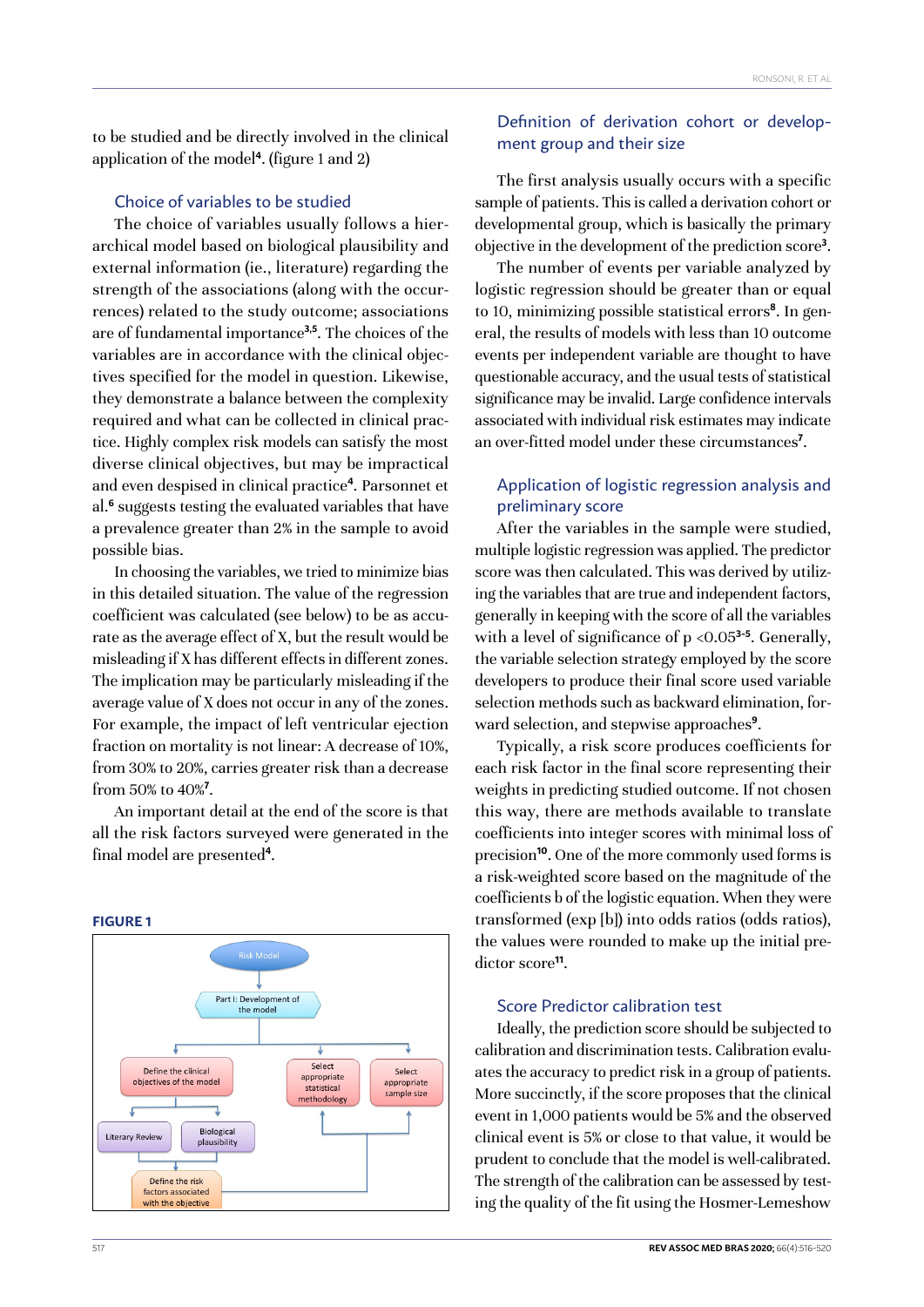test**12,13**. A p value> 0.05 indicates that the score fits the data and predicts the outcome adequately.

# Score Predictor discrimination test

Discrimination measures the ability of the score to distinguish between low-risk and high-risk patients. In other words, if most clinical events occur in patients identified as high risk, we will say that the model has good discrimination. On the contrary, if most clinical events occur in patients identified as low risk by the model, we will say that the model has poor discrimination**<sup>14</sup>**.

Discrimination is measured using the statistical technique called area below the ROC curve. It is typically used for the evaluation of prognostic models in cardiology and represents the likelihood of a predictive model. In the case of a risk score, it is used to assign a higher probability of an event occurring in those who will actually present the event. The area under the ROC curve is a summary of the accuracy of the score and is represented by the C (concordance) statistic for binary outcomes. C is equal to 0.5 when the ROC curve corresponds to the probability, represented by the diagonal line in the curve, and results in 1.0 when the accuracy is maximum in discriminating between those with and without the outcome under study. For example, a ROC area of 0.75 means the model correctly ranks 75% of the patient pairs according to their predicted probability. Risk score with statistic C classified as excellent discrimination refers to values above 0.97; very good discrimination is in the range of 0.93 to 0.96; good discrimination between 0.75 and 0.92; below 0.75 corresponds to models deficient in the ability to discriminate. In practice, models rarely exceed 0.85**5,13,15,16**.

# Internal validation of the Score Predictor in a validation cohort

Like all prediction scores, the initial score needs to be validated (figure 3). The evaluation of the performance of the prediction model in data not belonging to the derivation cohort is the most important. This can be achieved using internal validation, which is the submission of the model to a new population of the same center and evaluating its predictive performance in the second group, the so-called validation cohort**<sup>3</sup>** .

Depending on the aims, the validation process should consider the total picture; the ability of a model to predict the outcome of the risk score accurately; the range of predictions (whether these are clinically useful or not); and the ability to discriminate between high, intermediate, and low-risk patients**<sup>4</sup>** .

The validation dataset should be large enough to enable precise comparison between the outcomes observed and predicted and to enhance statistical methods such as the H-L test with sufficient power. For the H-L test to be valid, the predicted number of events in each risk group used in the test should always be greater than 1, and for most risk groups it should be at least 5**12**. It has been suggested as a general principle that adequate model evaluation requires at least 100 outcomes in the validation sample**<sup>9</sup>** .

#### Logistical Model

In addition to the final score, the resulting logistic model can be presented (see formula below), in which it is possible to obtain direct estimates of the probability of occurrence of an outcome. This process, using the mathematical model directly, is understood and regarded by some authors as the most appropriate in obtaining event estimates, although it presents a



# **REV ASSOC MED BRAS 2020:** 66(4):[516](#page-0-0)-520 518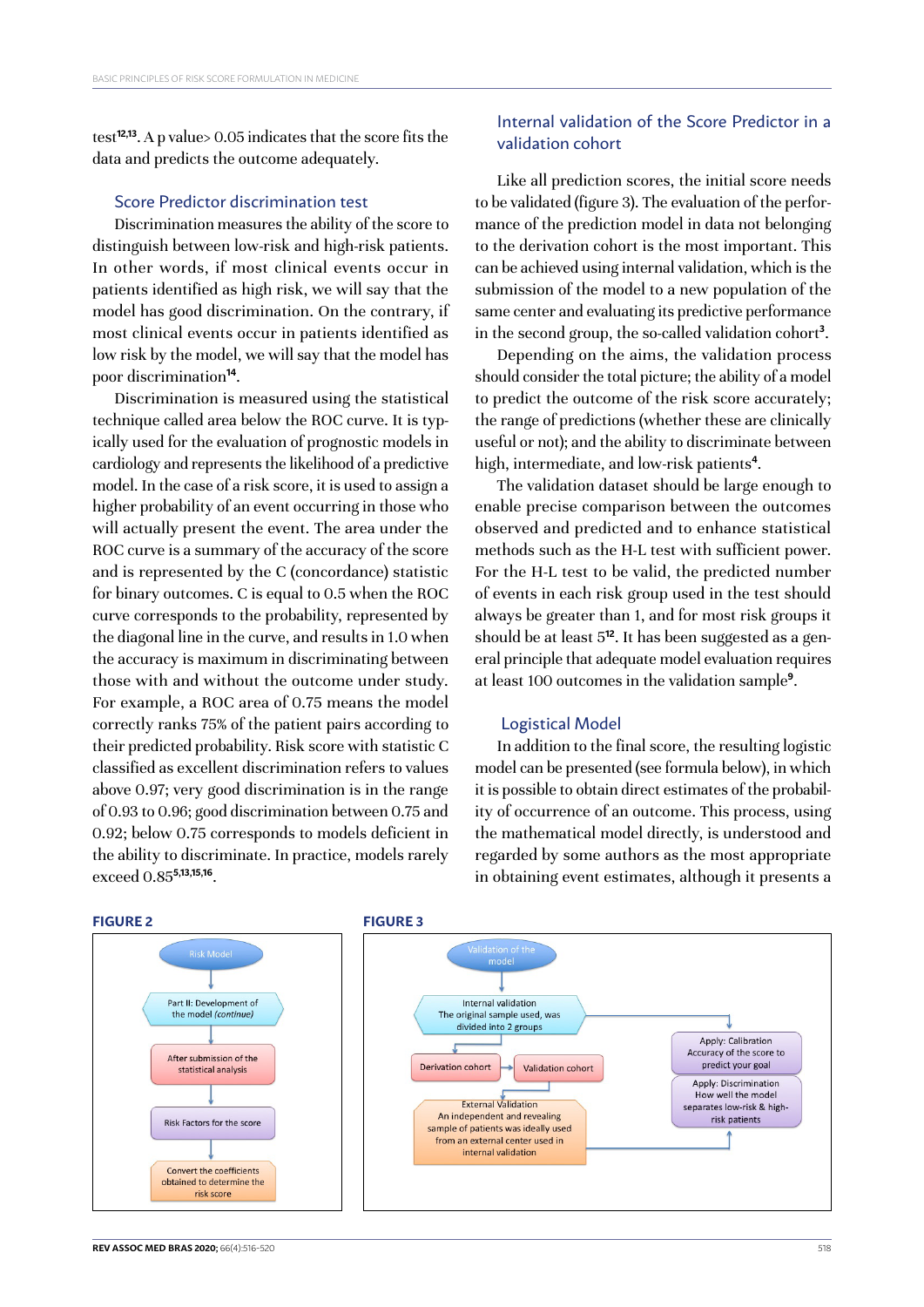certain degree of mathematical complexity for its use in daily medical practice. The application of the logistic model is more adequate for the prognosis of individual risk, especially in patients with very high risk in the additive model**<sup>17</sup>**.

 $P(event) = 1 / 1 + exp(-(\beta 0 + \beta 1x1 + ... + \beta kxk))$ 

## **LIMITATIONS OF ANALYSIS OF RISK SCORES**

The analysis of the performance of a risk model based only on its discriminatory capacity (C-statistics) and calibration has limitations. One of the main limitations to be highlighted is the observation that once the area under the ROC curve reaches a certain level, large sizes of new variable effects are required to achieve small increases in the area under the ROC curve. Due to these limitations, new methods of quantifying performance improvement have been developed, such as risk reclassification, Net Reclassification Improvement (NRI), and Integrated Discrimination Improvement (IDI)**<sup>18</sup>**.

Several studies suggest that the scores are less effective when applied to patients outside the scope of the target group intended for the study. Therefore, external validation is fundamental to increase its clinical acceptance, especially for centers outside the site of the creation of the score**3,4**. As with any risk stratification score, it should always be evaluated and re-evaluated in the long term, considering existing variables. Risk score methodologies should also be designed to accommodate and incorporate the presentation of new variables.

#### **CONCLUSION**

Risk models play an important role in health care policy. For a risk model to be used routinely in practice, the modeling methodology should be correct and robust. The proposed model must be straightforward to implement and clinically relevant. It is important that researchers implement a structured and transparent model-building process linked to the stated clinical objective. Furthermore, it is imperative they evaluate the model's performance in the context for which it had been developed. Researchers should also develop guidelines before starting a modeling process, describing how each step will be handled, and strictly adhere to these protocols. Clearer descriptions of each step of the process are required in published papers and reports.

## Authors contribuition

Rafael Ronsoni: Conceptualization (Equal), Data curation (Equal), Formal analysis (Equal), Funding acquisition (Equal), Investigation (Equal), Methodology (Equal), Project administration (Equal), Resources (Equal), Software (Equal), Supervision (Equal), Validation (Equal), Visualization (Equal), Writing-original draft (Equal), Writing-review & editing (Equal)

Bruna Predabon: Conceptualization (Equal), Data curation (Equal), Formal analysis (Equal), Funding acquisition (Equal), Investigation (Equal), Methodology (Equal), Project administration (Equal), Resources (Equal), Software (Equal), Supervision (Equal), Validation (Equal), Visualization (Equal), Writing-original draft (Equal), Writing-review & editing (Equal)

Tiago Leiria: Conceptualization (Equal), Data curation (Equal), Formal analysis (Equal), Funding acquisition (Equal), Investigation (Equal), Methodology (Equal), Project administration (Equal), Resources (Equal), Software (Equal), Supervision (Equal), Validation (Equal), Visualization (Equal), Writing-original draft (Equal), Writing-review & editing (Equal)

Gustavo de Lima: Conceptualization (Equal), Data curation (Equal), Formal analysis (Equal), Funding acquisition (Equal), Investigation (Equal), Methodology (Equal), Project administration (Equal), Resources (Equal), Software (Equal), Supervision (Equal), Validation (Equal), Visualization (Equal), Writing-original draft (Equal), Writing-review & editing (Equal)